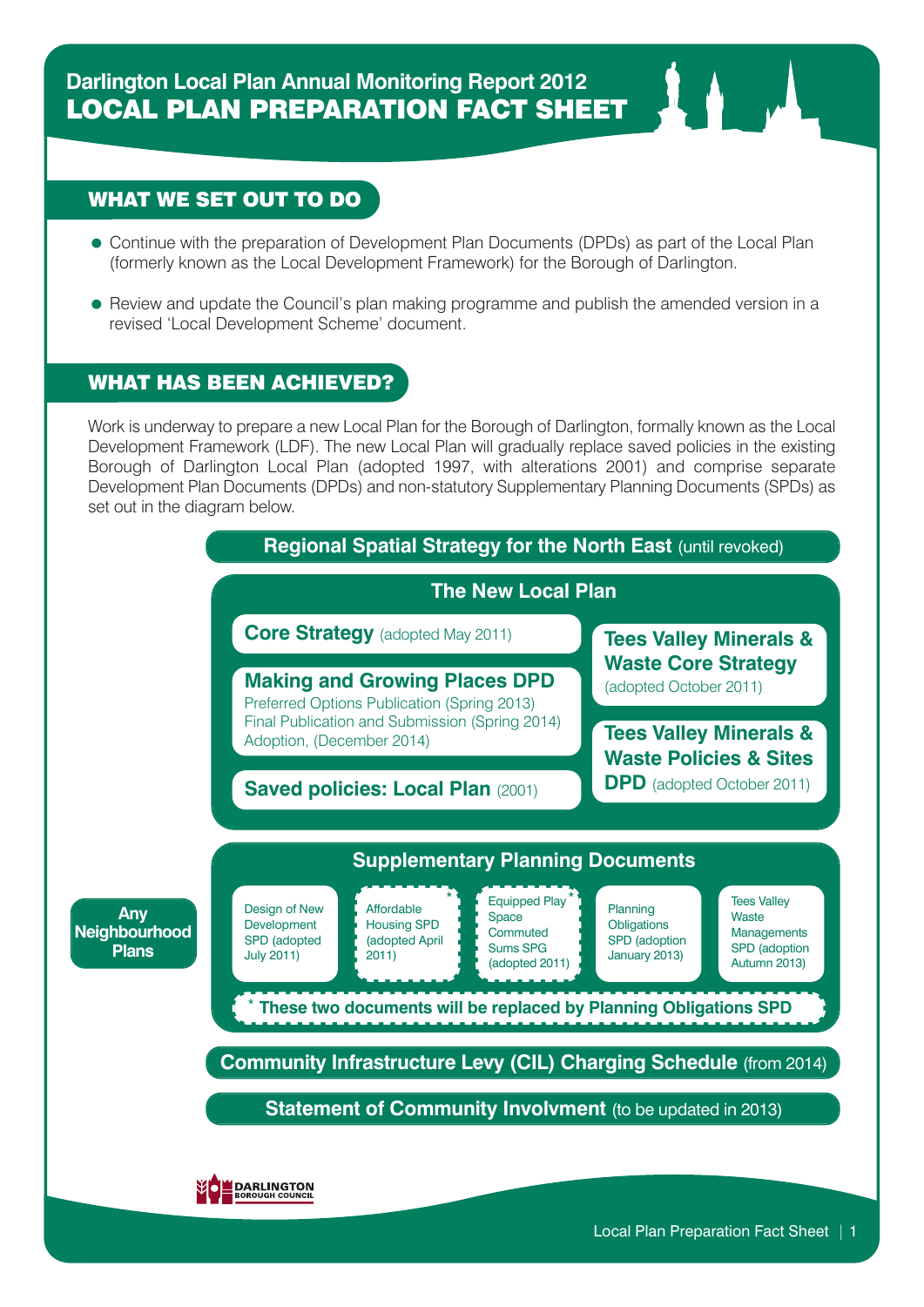**Core Strategy:** The Core Strategy DPD was adopted in May 2011 and contains the strategic policies, long term spatial vision, and locational strategy for the new Local Plan for the Borough of Darlington.



In order to respond effectively to the Coalition Government's desire for a more streamlined planning system, the Council has changed the subsidiary documents it is preparing. It has merged work on a Borough wide allocations and development management policies document with a second document; the Eastern Town Centre Fringe Masterplan. The new planning document that will bring these strands together will be called the Making and Growing Places DPD. It will contain land allocations for new housing and employment, retail, open space, sports facilities and other infrastructure. The document will also identify areas where there are restrictions on development for environmental and other reasons and set out development limits for the urban areas and villages.

In July 2011, the Council adopted the Design of New Development SPD to provide design guidance on new development. In October 2011, the Council adopted the Tees Valley Minerals and Waste Core Strategy and Policies and Sites DPD. In June/July 2012, consultations were carried out on a draft

Planning Obligations SPD. This document will provide further detail and guidance on requirements for contributions from developers.



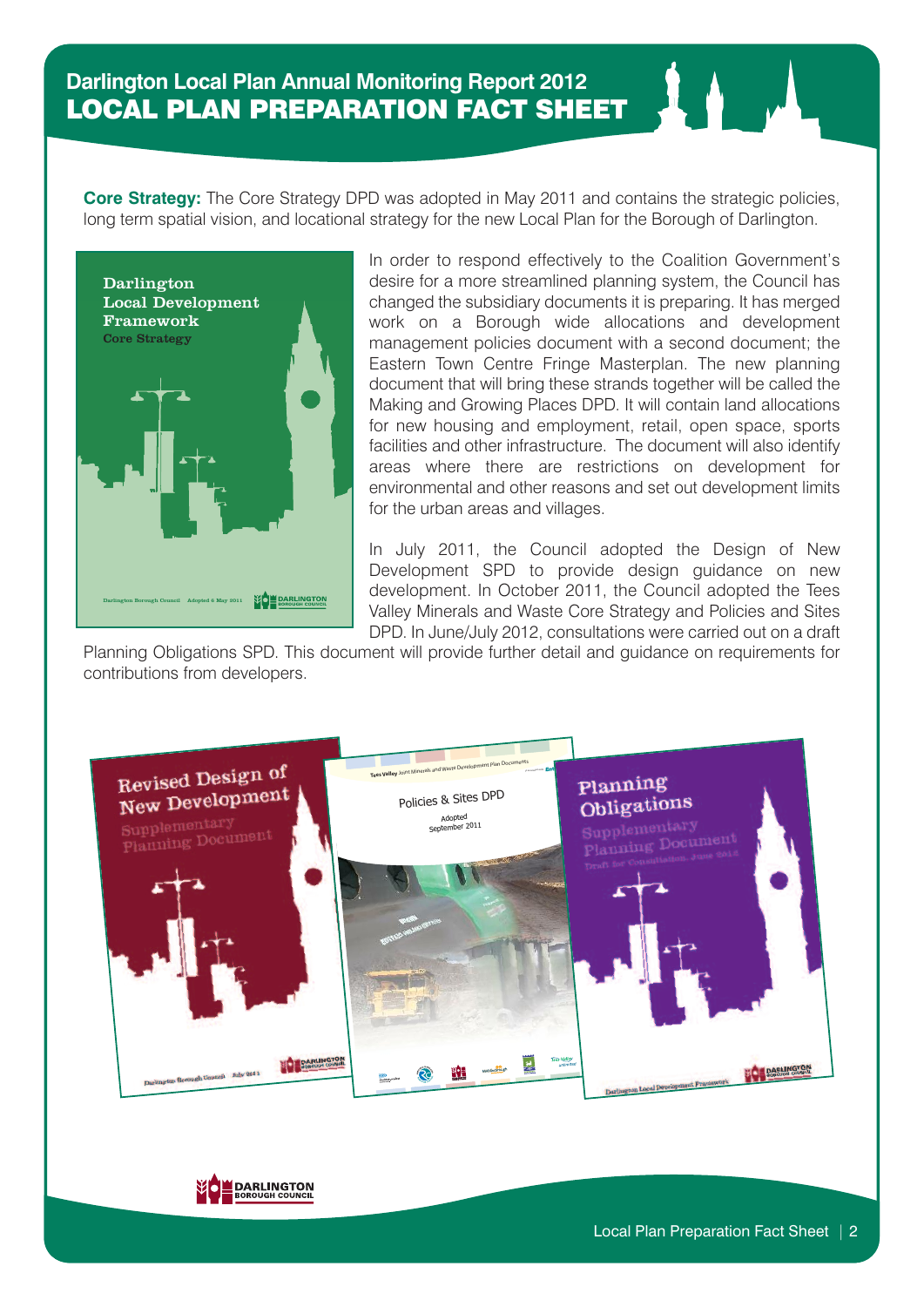**Making and Growing Places DPD:** In October / November 2012, the Council consulted on the Scoping Report for the new Making and Growing Places DPD and its accompanying Sustainability Appraisal Scoping Report.

During 2011/12, the Council has progressed other key pieces of work which will help to prepare the evidence base and inform policies within the Making and Growing Places DPD:

- The third annual update to Darlington's Strategic Housing Land Availability Assessment (SHLAA) was published in January 2012. This assesses the potential of the Borough to accommodate housing development over the next 15 years;
- In March/April 2012, the Council consulted on potential sites for Gypsies, Travellers and Travelling Showpeople, and subsequently, has selected its preferred sites. Feasibility work to inform delivery of this is likely to be done in Spring 2013, to inform a Preferred Option for the Making and Growing Places DPD;
- An update of the Darlington Strategic Housing Market Assessment (SHMA) was completed and published in June 2012. This complements the SHMA carried out for the other four Tees Valley Boroughs during 2011/2012 and will help to shape housing and planning policies in Darlington Borough;
- In September 2012, the Council published a revised Local Development Scheme for the 3 year period 2012-2015. This provides an overview of the DPDs and SPDs that the Council intends to prepare and also sets out the intended timetable for their preparation. It takes account of and responds to changes in the planning system introduced in 2011/12 by the Coalition Government, through the Localism Act 2011, the Town and Country Planning (Local Planning) (England) Regulations 2012 and the National Planning Policy Framework (NPPF).

## WHAT DOES THIS MEAN?

Initial data collection and analysis work, including reflecting on the impact of the NPPF on policy direction, provides a good base for moving forward with significant community engagement on site specific policies and proposals in the coming year. Delays to Local Plan making have occurred, as the Council has responded to changes to the National regulatory and planning policy context, and has experienced unanticipated high levels of public and other interest in site specific options. The preparation programme for the Making and Growing Places DPD allows time to formulate Town Centre Fringe planning and regeneration policies arising from the Town Centre Fringe Masterplan. The Masterplan itself (scheduled for completion in March 2013) will remain outside the statutory planning policy framework, but will be a material consideration in deciding planning applications in the Borough.

The Council will need to respond to any further modifications to the planning system or planning regulations. One of these is the status of the 'North East of England Plan: Regional Spatial Strategy to 2021'. This is still part of the statutory planning framework for the Borough, but is expected to be revoked during 2012/13.

The Government has introduced the right to do neighbourhood planning through the Localism Act 2011. It is one way communities can decide the future of the places where they live and work, choosing where they want new homes, shops and offices to be built and having their say on what new buildings should look like. Neighbourhood plans can be taken forward by Parish councils or 'neighbourhood forums' in non parished areas. The Council will continue to publicise and explain the opportunities for neighbourhood planning to local communities. The Council is not aware of any current proposals to prepare neighbourhood plans.